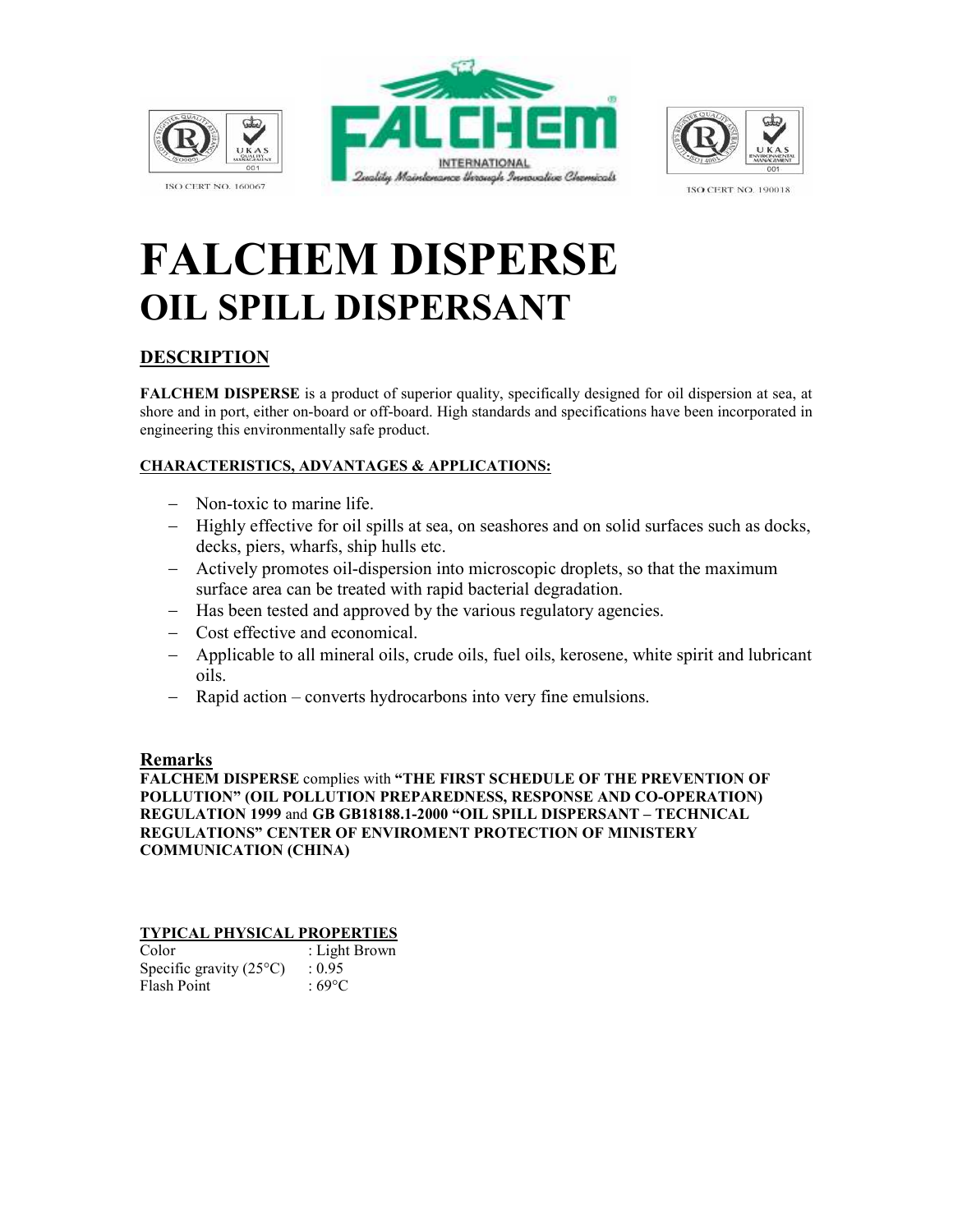





**ISO CERT NO. 190018** 

## APPLICATION AND USE

### A. Dosing Procedure

At Sea: The quantity of FALCHEM DISPERSE to be used depends on three main actors: the quantity of oil spilled, the type of oil spilled and the weather conditions (prevailing and forthcoming). However, experience and expertise have proved that an adequate volume of **FALCHEM DISPERSE** to be used is 1 liter per 15 -20 square meters (1 gallon per  $75 - 100$ ) square yards) as tested on a spillage of crude oil.

At Shore: The quantity of **FALCHEM DISPERSE** demanded in this case, depends on the size of contamination in the affected area. Repetition of the cleaning process may be necessary, until oil-spill elimination is complete.

On Ship: The quantity of FALCHEM DISPERSE required here, is analogous to the case of shore contamination. That is, the application of the cleaning process should be carried out on the contaminated surface, as many times, as is required.

### B. Cleaning Procedure

At Sea: 1) Determine the size and kind of oil-spillage.

2) Prepare the tools necessary to apply the product, undiluted.

3) Spray the desired quantity of the product with the appropriate spraying equipment, over the oil spill.

4) Wait for a few minutes until oil spill has emulsified.

5) Is important to keep in mind that emulsification occurs when the FALCHEM

DISPERSE, the spilled oil and seawater are mixed.

6) In the case of a persistent/stubborn oil spill, repeat cleaning process until oil spill elimination is complete.

At Shore: 1) Follow steps 1, 2, 3 as described in part "At Sea".

2) Let it soak for a few minutes and remove from the treated area.

3) Rinse thoroughly by applying high pressure water source.

4) Repeat cleaning of contaminated area if necessary.

On Ship: 1) Follow steps 1, 2, 3 as described in part "At Sea".

2) After spraying and/or pouring, mix thoroughly using a brush, mop, sponge or any other stirring device feasible to move with rapid and irregular action.

3) Pour water over the treated surface and mix vigorously.

4) Rinse thoroughly by applying high pressure water source.

5) Repeat cleaning if necessary.

## IMPORTANT NOTICE: The crew that will perform the oil spill dispersion must take all the precautionary measurements required before the beginning of the process.